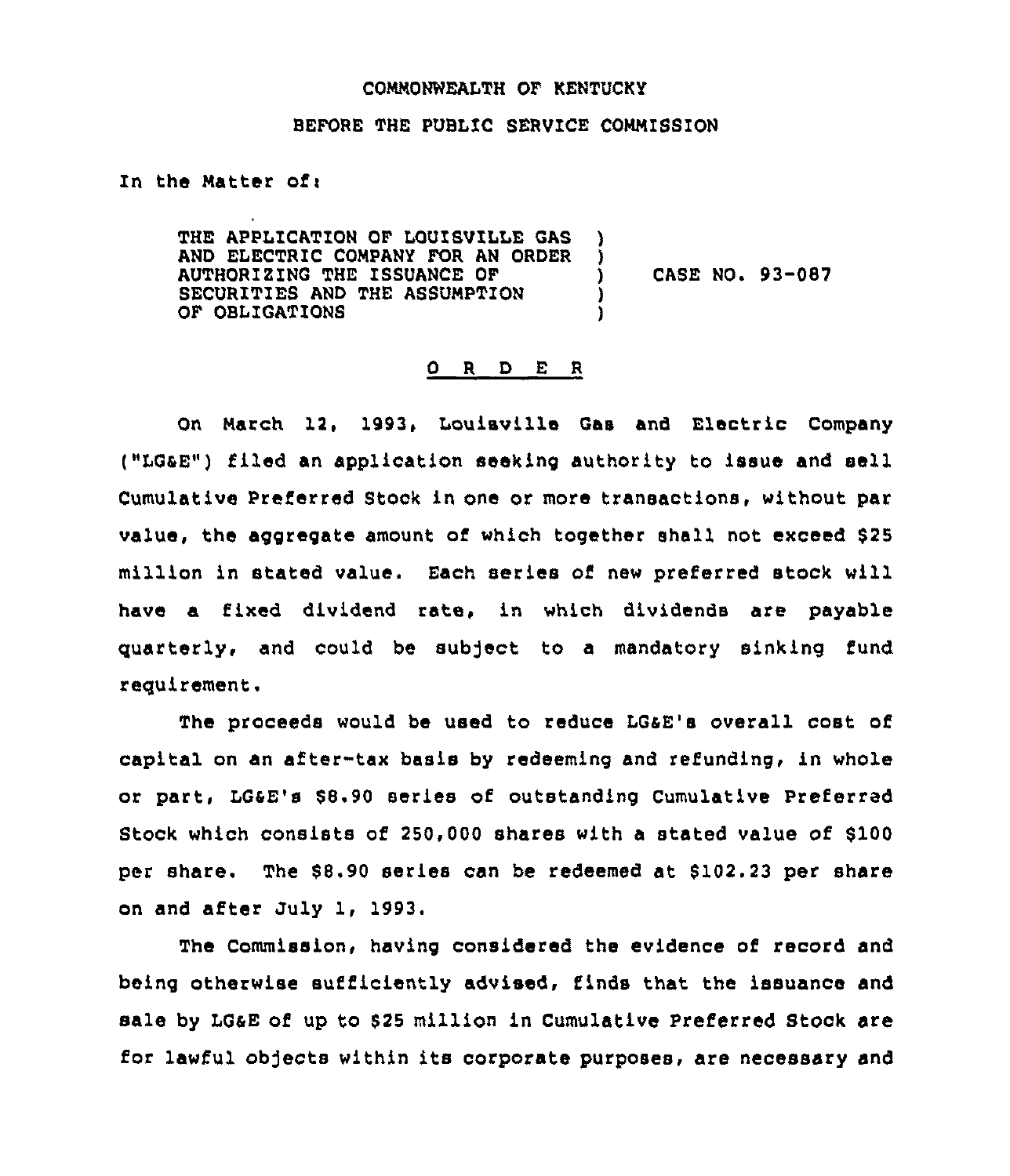appropriate for and consistent with the proper performance of its service to the public, and are reasonably necessary and appropriate for such purposes and should, therefore, be approved.

IT IS THEREFORE ORDERED that:

1. LGaE be and it hereby is authorised to issue and sell up to 915 million of its Cumulative preferred Stook in one or more series. The securities will be sold in a public offering with one or more purchasers or on a negotiated or competitive bid basis with one or more underwriters, investment bankers, or agents, or in a private placement transaotion utilising the proper documentation.

2. LGAE shall agree only to such terms and prices which will result in a positive net present value savings through the period of time that the new stock remains outstanding and which are consistent with said parameters as aet out in its application. new stock is issued subject to a mandatory sinking fund, LG&E shall, within 30 days after the closing of the financing approved herein, iile with the Commission <sup>a</sup> net present value savings analysis through the period of time that the new stock remains outstanding showing the relationship between such sinking fund preferred stock and the \$8,90 series.

3. LOaE shall, within 30 days after the issuance of each series of the securities referred to herein, file with the Commission a statement setting forth the date or dates of issuance of the securities authorised herein, the price paid, the dividend rate, the purchasers, sinking fund provisions, if any, and all fees

 $-2-$